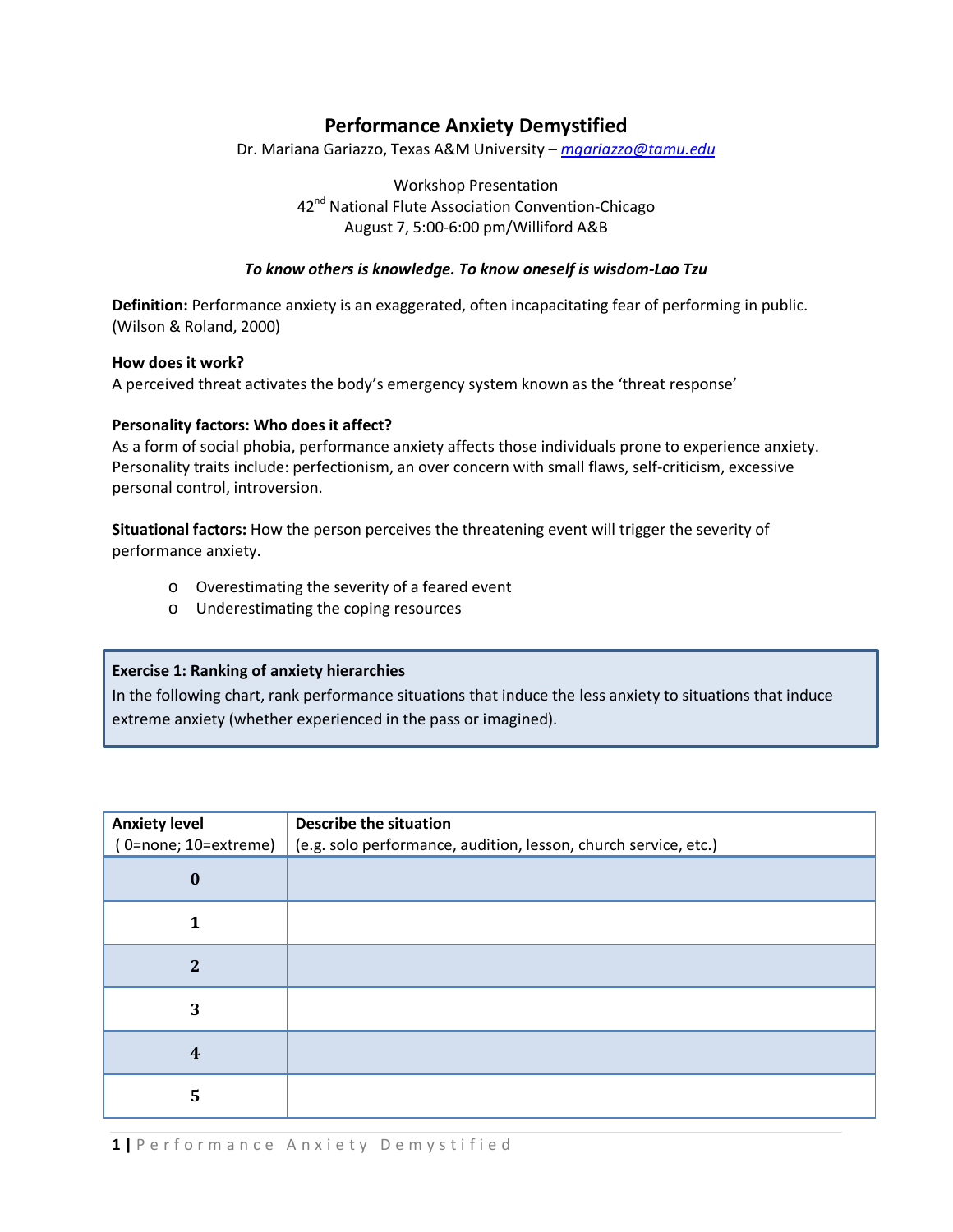| n  |  |
|----|--|
| ៗ  |  |
| Ω  |  |
|    |  |
| 10 |  |

### **Task factors:**

One critical condition to ensure successful performance is that there needs to be a skill-challenge balance. The task must be within the performer's ability in order to achieve 'flow.' (Csikszentmihalyi, 1992).

- Select repertoire that is within your current skill level
- If prone to severe performance anxiety, select repertoire that is slightly easier to handle than your current skill level

### **Presence:**

Being present means paying undivided attention to the action performed in the present time. This skill is crucial to improve our ability to perform at full potential and needs to be incorporated as part of our daily practicing routine.

## **Exercise 2: One-minute Presence**

Find a quiet place and set the timer for one minute. Close your eyes and try to focus on **one** of the following: the sound, your breathing, your hands.

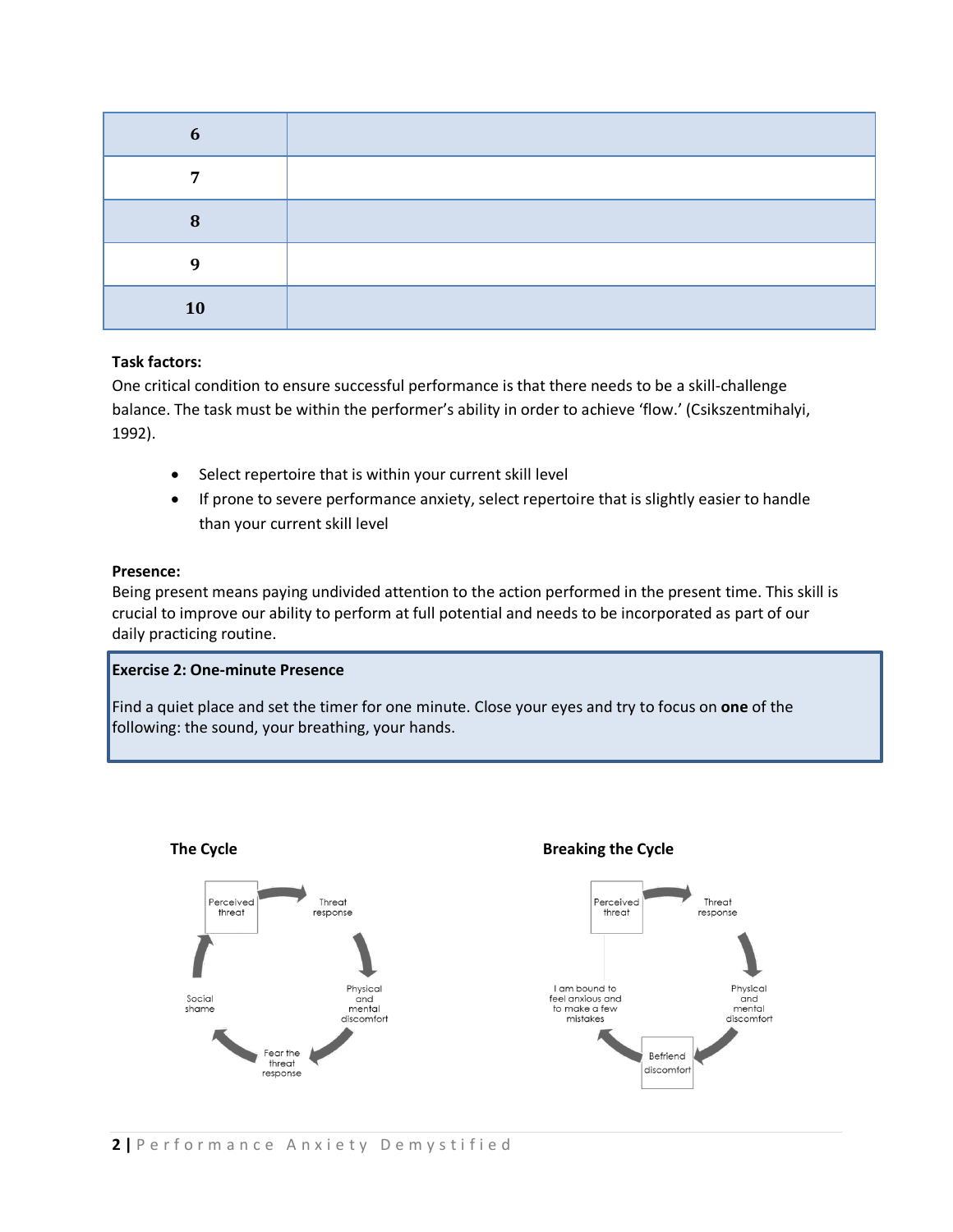### **A Plan of Action: Naturalizing Performance Anxiety**

Transforming our perception of performance anxiety may have a powerful effect in the body's response.

- o Implant realistic expectations
- o Anticipate and befriend symptoms of anxiety
- o Promote optimistic self-comments

#### **Three steps to naturalize performance anxiety**

#### **1. Destigmatize discomfort**

- o Remind yourself that your threat response is normal and that we all experience it
- o Befriend your symptoms: expect to feel anxious, to feel your heart bounce, and to make a few mistakes

#### **2. Neutralized internal negativity**

- o Remember that your thoughts are just thoughts and thus may be inaccurate
- o See your reality from outside
- o Use your 'practiced' positive thoughts to bring stability and minimize physical response

#### **3. Re-write Reality**

o Writing affects our beliefs in powerful ways. Describe how you performed, what the venue looked like, what the audience looked like, their facial expressions. Describe your positive selftalk while performing. How did feel being focused on the task throughout the performance?

### **Exercise 4: Positive self-talk repository**

- Use present tense to create your positive thoughts: "My fingers move effortlessly and swiftly"
- Make statements short and specific: "I am calm and at peace "
- You can affirm skills you don't necessarily feel true but you wish to develop in your performance: "I am a confident performer"



#### **Exercise 5: Re-writing Reality**

- o Write in past tense a description of your performance with all details
- o Make this reality as sensory-rich as possible
- o Talk about how you felt before, during and after the performance
- o Rewrite it as many times as to create the reality you ought to achieve